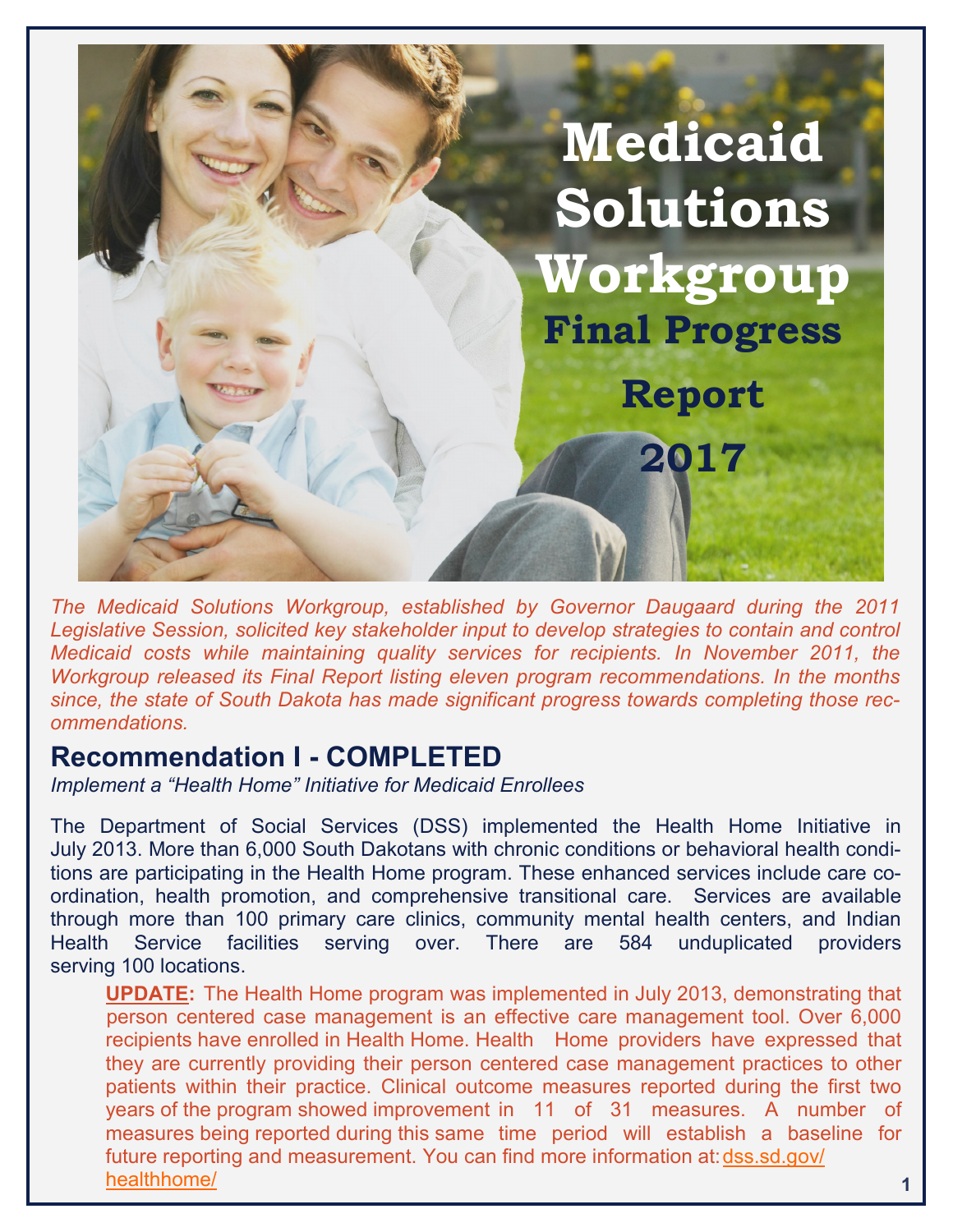## **Recommendation II (COMPLETED)**

*Implement Care Management Programs for High Need and High Cost Medicaid Enrollees*

Care Management Programs are designed to enhance primary care case management for high-need Medicaid enrollees. In accordance with the work group recommendation, DSS issued a Request for Information in February 2012 to solicit care management program proposals. Twenty seven responses were received and approaches such as hospital care transition services and intensive case management were submitted by several respondents.

**UPDATE:** The Health Home program was implemented in July 2013, and has demonstrated that person centered case management is an effective care management tool. Over 6,000 recipients have enrolled in Health Homes. Health Home providers have expressed that they are currently providing their person centered case management practices to other patients within their practice.

# **Recommendation III (COMPLETED)**

*Implement an Emergency Department Diversion Program*

Emergency Department (ED) utilization in state Medicaid programs has been growing significantly. To address this issue, the work group recommended implementing a program to address inappropriate ED use.

**UPDATE:** Analysis has been completed of the utilization of emergency room claims identifying repeat users who are participants of the Health Home program. Health Home providers are educating their patients regarding appropriate use of emergency rooms, as well as alternatives to going to the emergency room. DSS analyzed best practices from other states to determine how to address avoidable emergency room visits for patients not participating in the Health Home program.

## **Recommendation IV (COMPLETED)**

*Implement Targeted Benefit Limitations for Adult Dental Services*

This recommendation was successfully completed on July 1, 2012 with the implementation of an annual \$1,000 limit on non-emergency dental services for recipients over the age of 21. As of July 2013, less than 1% of Medicaid recipients had reached the \$1,000 limit, and the change led to a tax-payer savings of \$107,159 for eligible adults including dental services provided by IHS.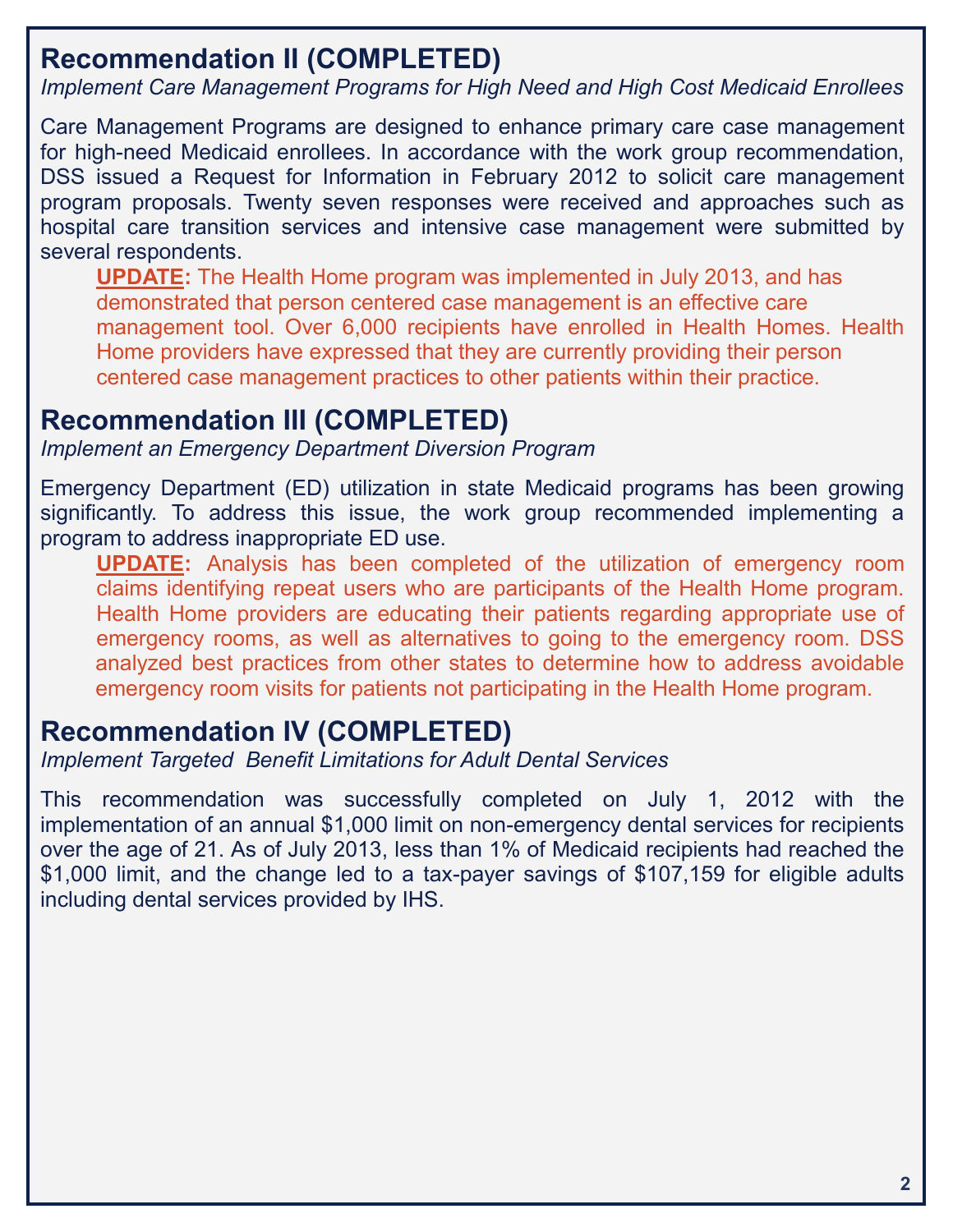#### **Recommendation V - COMPLETED**

*Evaluate the Cost/Benefit of Implementing a Preferred Drug List*

The purpose of the preferred drug list (PDL) is to promote clinically appropriate utilization of pharmaceuticals in a cost effective manner. Together with stakeholders, DSS researched potential cost savings and, in February 2012, issued a Request for Information. The Request for Information garnered six responses. After receiving follow-up information from responders, DSS determined that it is not financially viable to proceed with a Preferred Drug List at this time. DSS will continue to utilize existing methods to ensure efficiency in the administration of the prescription drug benefit in Medicaid, including use of prior authorizations for certain drugs, Pharmacy and Therapeutics (P&T) Committee and Drug Utilization and Review (DUR) Committee reviews, and continued monitoring of the rate of generic drug utilization.

#### **Recommendation VI - COMPLETED**

*Evaluate Opportunities to Expand the 340B Program*

The 340B Program requires drug manufacturers participating in Medicaid to provide discounted drugs to certain eligible health care entities. DSS worked with eligible health care entities to determine the feasibility of expanding the use of 340B in South Dakota. Based on input from providers regarding the administrative cost and requirements to support federal Medicaid 340B programming, and that federal pricing information has not been made available, DSS has determined it will not move forward with Medicaid 340B expansion.

## **Recommendation VII - COMPLETED**

#### *Increase Pharmacy Copays*

This recommendation was implemented on July 1, 2012. Copays for brand name prescription drugs increased from \$3.00 to \$3.30. Generic drug copays increased from \$0 to \$1.00. This change generated \$190,000 in tax-payer savings during FY13. DSS will continue to monitor utilization of brand name and generic prescription drugs to ensure the rate of generic drug utilization does not decrease.

#### **Recommendation VIII - COMPLETED**

*Evaluate Money Follows the Person Option*

The Money Follows the Person (MFP) Demonstration Project is designed to help Medicaid recipients' transition from long-term care institutions to home and communitybased services. South Dakota has received final approval from the federal Centers for Medicare and Medicaid Services (CMS) on the Operational Protocol

**3 UPDATE:** MFP was implemented in July 2014, and has transitioned seventy-five individuals into the community. Forty-five individuals have transitioned from nursing facilities, twenty-eight from the South Dakota Developmental Center in Redfield, and four from other institutions in South Dakota. Referrals continue to be received and evaluated by the MFP Coordinator. For more information, visit [http://](http://dss.sd.gov/mfp/default.aspx) [dss.sd.gov/mfp/default.aspx](http://dss.sd.gov/mfp/default.aspx)